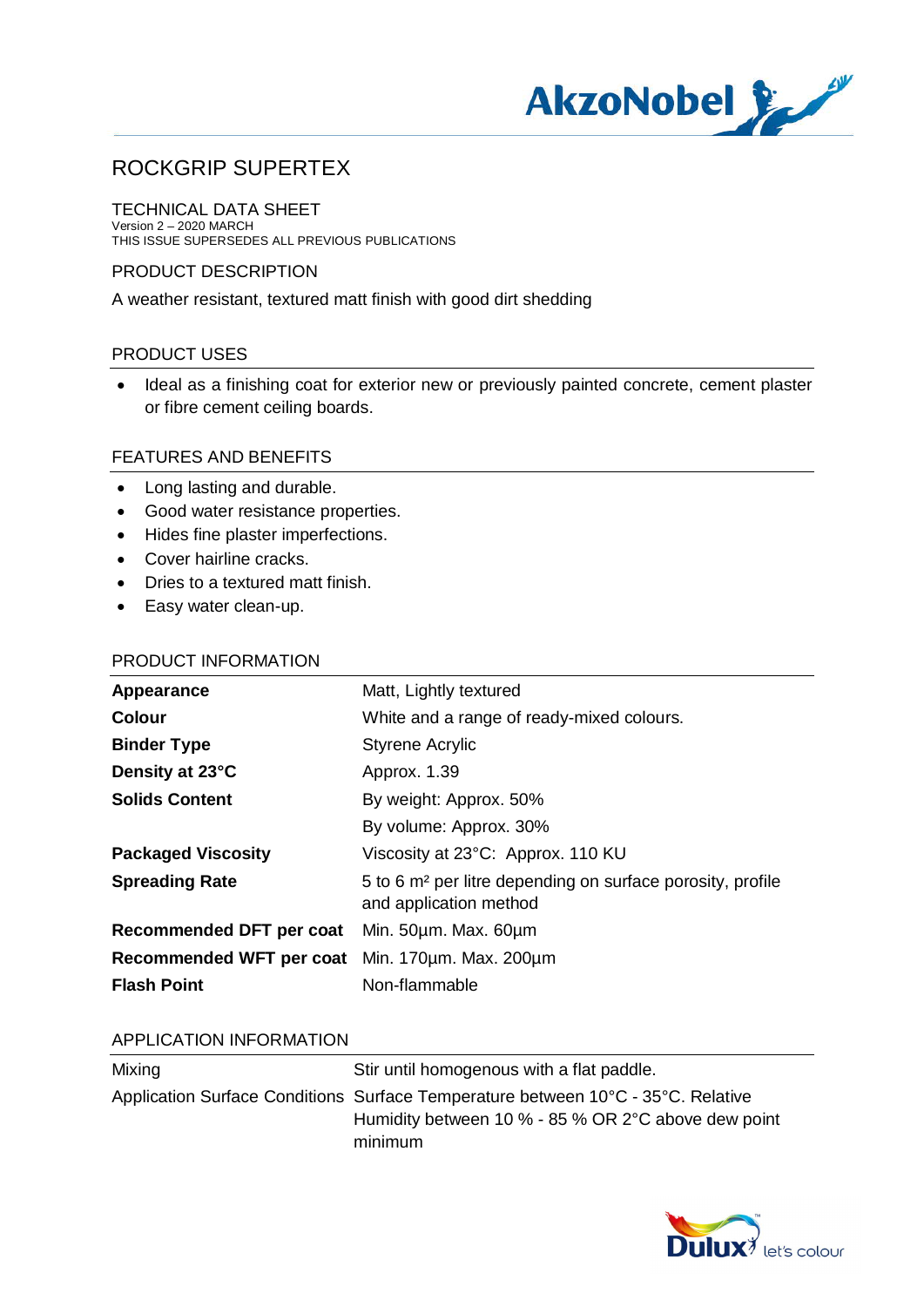

## APPLICATION INFORMATION

| <b>Thinner</b>               | Thinning not recommended. Thinning will reduce opacity<br>and crack bridging ability.                                                                                                                                                                                                                                                                                                                                                                                                                                                                                                                                                                                                                                                                                                                    |
|------------------------------|----------------------------------------------------------------------------------------------------------------------------------------------------------------------------------------------------------------------------------------------------------------------------------------------------------------------------------------------------------------------------------------------------------------------------------------------------------------------------------------------------------------------------------------------------------------------------------------------------------------------------------------------------------------------------------------------------------------------------------------------------------------------------------------------------------|
| <b>Drying Time</b>           | Touch dry 1 hour.                                                                                                                                                                                                                                                                                                                                                                                                                                                                                                                                                                                                                                                                                                                                                                                        |
| <b>Recoating Time</b>        | 4 hours at 23°C. (Drying times will be extended during cold,<br>wet or humid conditions.)                                                                                                                                                                                                                                                                                                                                                                                                                                                                                                                                                                                                                                                                                                                |
| <b>Cleaning of Equipment</b> | After use, remove as much product as possible, and then<br>clean immediately with water.                                                                                                                                                                                                                                                                                                                                                                                                                                                                                                                                                                                                                                                                                                                 |
| <b>Substrates</b>            | Suitable for cement plaster, concrete, fibre cement ceiling<br>boards, provided that appropriate preparation and priming is<br>carried out                                                                                                                                                                                                                                                                                                                                                                                                                                                                                                                                                                                                                                                               |
| <b>Application Methods</b>   | Ready for use with brush or roller. Spray is not<br>recommended as Rockgrip Supertex contains fine marble<br>aggregate.                                                                                                                                                                                                                                                                                                                                                                                                                                                                                                                                                                                                                                                                                  |
|                              | Rolling It is important not to overspread the product. Two<br>coats should be applied allowing at least four hours between<br>coats.                                                                                                                                                                                                                                                                                                                                                                                                                                                                                                                                                                                                                                                                     |
|                              | Caution: Textured coatings are prone to application<br>restrictions to some degree. Adhere strictly to<br>recommended spreading rate. If the spreading rate is<br>exceeded, the film thickness is reduced. On the other hand,<br>if the paint is under-spread, thicker patches would be visible<br>on flat surfaces. Apply with overlapping V-shaped strokes,<br>i.e. a combination of horizontal, diagonal and vertical<br>strokes. It is also very important to maintain a wet edge<br>during application. N.B., We recommend that a lamb's wool<br>roller be used. The pile on synthetic rollers is longer,<br>making the desired result difficult to achieve.<br><b>Brushing - For brush application, it is essential to apply the</b><br>material by laying-on and finishing in an upward direction |
| Precautions:                 | (brushing may give an uneven finish).<br>Do not apply during cold (below 10°C) or wet weather.                                                                                                                                                                                                                                                                                                                                                                                                                                                                                                                                                                                                                                                                                                           |
|                              | Do not apply directly to bare metal surfaces.                                                                                                                                                                                                                                                                                                                                                                                                                                                                                                                                                                                                                                                                                                                                                            |
|                              | Not suitable for direct application to powdery or friable<br>surfaces whether previously painted or not.<br>Do not clean surface within 7 days of application.                                                                                                                                                                                                                                                                                                                                                                                                                                                                                                                                                                                                                                           |
| <b>Coats Required</b>        | Apply two to three finishing coats to new surfaces to achieve<br>a closed film and solid colour.                                                                                                                                                                                                                                                                                                                                                                                                                                                                                                                                                                                                                                                                                                         |

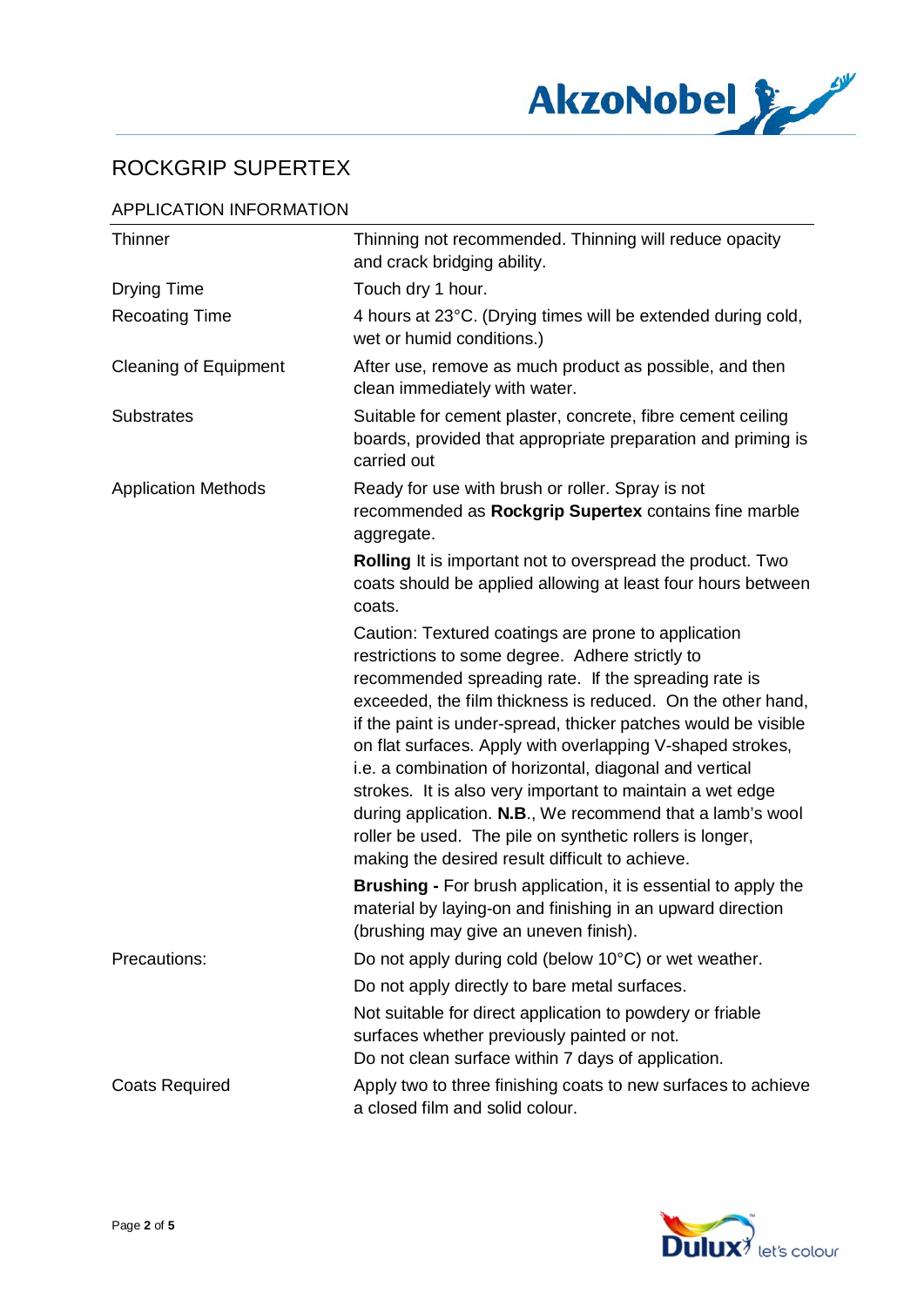

## SURFACE PREPARATION

Plaster sand should comply with SABS 1090 requirements. Plaster mix must be applied at a minimum thickness of 10mm, curing to a hard and sound finish, free of soft and friable material. MPA strength must comply with SABS 0164-1 (10MPA=2, 6:1 and 5MPA=4:1).

Ensure that surfaces are sound and free from dust, oil, grease, dirt, and debris. Surfaces must be thoroughly dry - no more than 12% moisture content.

#### NEW SURFACES

#### **Cement Plaster (non-friable) and Fibre Cement Ceiling Boards**

- It is recommended that fresh plaster should be allowed one week drying for every 5mm thickness; and longer in cold or damp weather.
- · Spot-prime metal strips and nail heads with appropriate metal primer.
- · For very absorbent surfaces more than one coat **Rockgrip Plaster Primer** could be required to achieve correct binding and sealing properties.

### **Concrete**

- · Remove any uncured cement, grease, and mould release agents by high-pressure water blast, or wash with a strong solution of **Dulux Pre-Paint Sugar Soap /**water solution. Rinse off thoroughly with clean water and allow drying.
- · For best paint system performance prime with one full coat **Rockgrip Plaster Primer.**

### PREVIOUSLY PAINTED SURFACES

### **Good Condition, not powdery**

- · Remove any loose and flaking paint back to a sound substrate and firm edges by scraping and sanding.
- · Clean surfaces with **Dulux Pre-Paint Sugar Soap** /water solution to remove all surface contaminates and chalky residue, rinse with clean water to remove all traces of the **Dulux Pre-Paint Sugar Soap** treatment and allow drying. For exterior application high pressure water jet cleaning can be used as an alternative to the **Dulux Pre-Paint Sugar Soap** treatment.
- Prime all exposed areas with appropriate primer as for new surfaces.
- · Enamel surfaces need to be sanded to a matt finish to aid adhesion before commencing with the **Dulux Pre-Paint Sugar Soap** /water solution treatment. Apply a coat of **Rockgrip General Purpose Undercoat**.

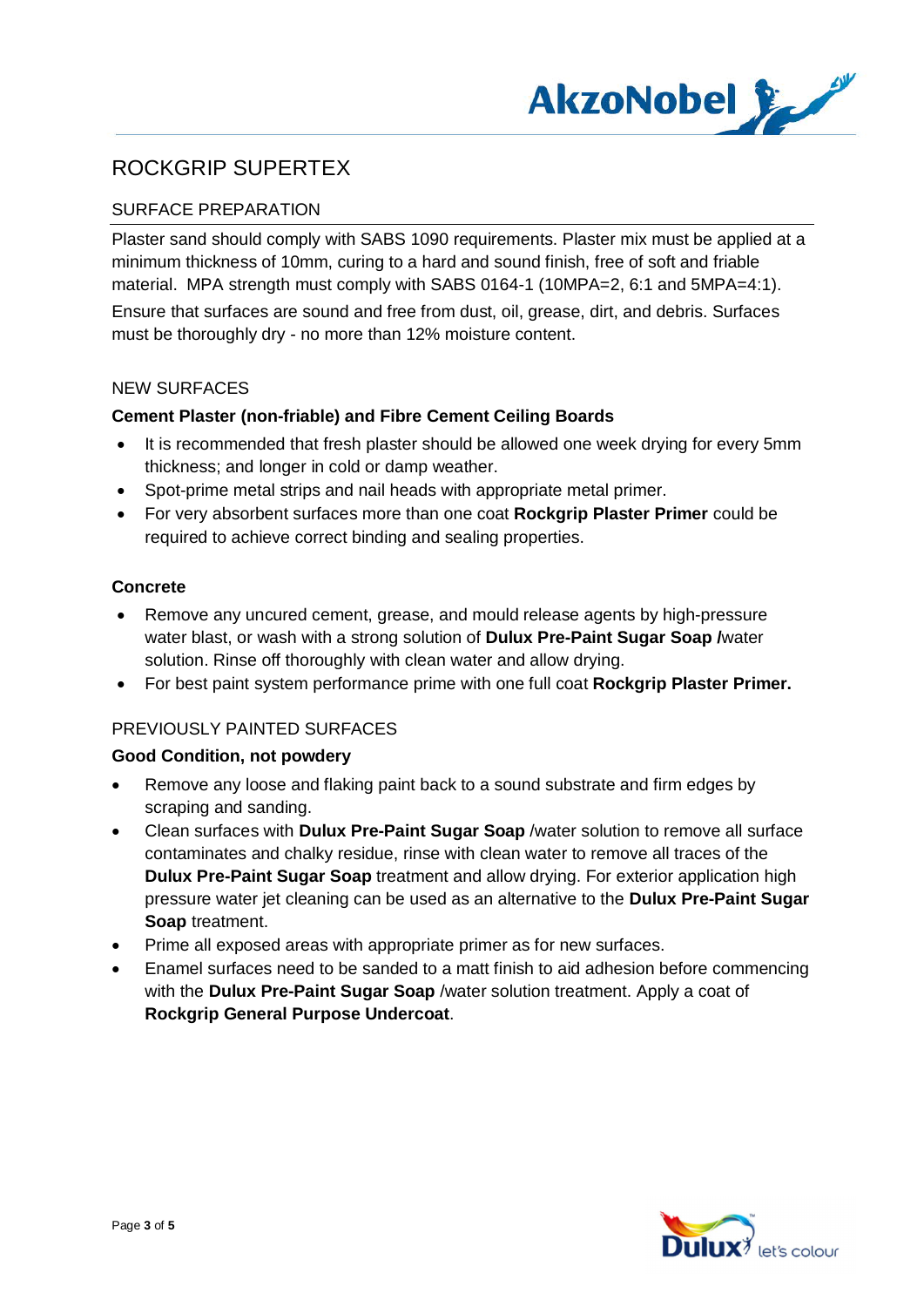

## SURFACE PREPARATION

## PREVIOUSLY PAINTED SURFACES

## **Old Paint in Poor Condition**

- · Completely remove all loose and flaking paint.
- · Remove oil, grease dirt or any other contaminants with **Dulux Pre-Paint Sugar Soap**/water solution and allow drying.
- · Friable surfaces must be removed and repaired.
- · Chalked surfaces must be thoroughly brushed or prepared with high pressure water cleaning. NOTE: While this product can be used for sealing exterior chalked surfaces, it will not penetrate thick layers of powdery material. **Rockgrip Bonding Liquid** which is un-pigmented, is preferred as it has the ability to penetrate further into the surface.
- · Mould instructions. To kill lichen and algae growth, scrub with one of the following solutions: either 4:1 water/chlorine, or 4:1 water/sodium hypochlorite. Ensure that the areas are completely saturated, and allow the solution to react for a minimum of 4 hours. Rinse the complete wall surface thoroughly with clean water and allow drying.
- · Prime all exposed areas with appropriate primer as for new surfaces. For very absorbent surfaces more than one coat **Rockgrip Plaster Primer** could be required to achieve correct binding and sealing properties.

### FILLING

Fill all imperfections with the appropriate **Dulux Pre-Paint** Filler and spot prime filled areas with appropriate **Rockgrip Primer** once the crack filler has dried properly. Failure to do this will result in uneven sheen levels between the repaired and normal areas.

### GUARANTEE

Dulux offers an 8-year product guarantee on **Rockgrip Supertex** (white and standard colours). **Rockgrip Supertex** when tinted is not guaranteed, as Dulux does not offer tint bases in the **Rockgrip Supertex**. To register your guarantee, simply call the Dulux Technical Helpline within 30 days of purchase, and supply your contact details, the site details, purchase details, batch number and related products used. You will receive a Guarantee Reference Number that you should record and keep in a safe place, together with your purchase slip for future reference. For terms and conditions of the guarantee, please visit www.duluxguarantee.co.za or contact Dulux Technical Helpline on 0860 330 111.